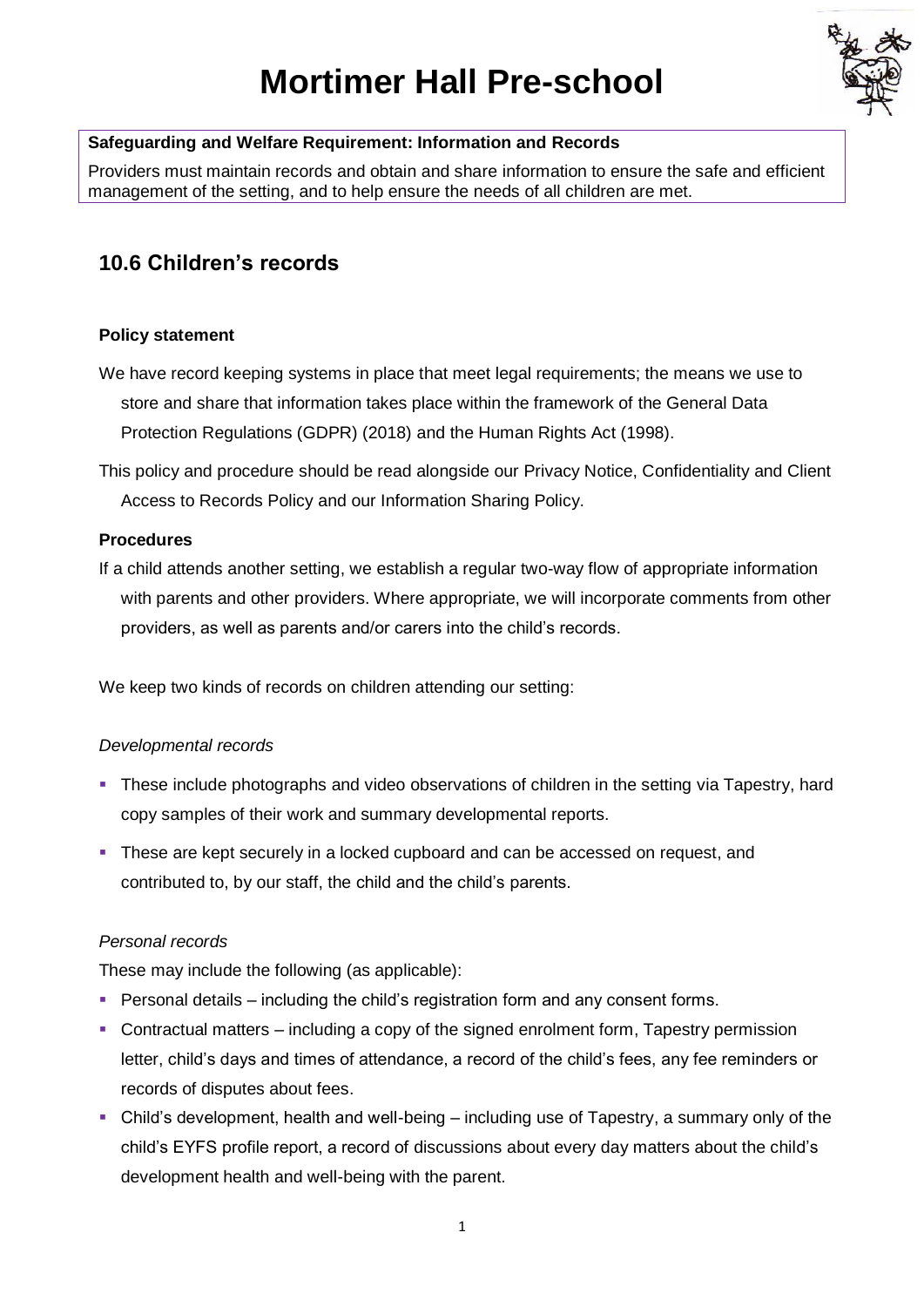- Early Support including any additional focussed intervention provided by our setting (e.g. support for behaviour, language or development that needs an Individual Education Plan) and records of any meetings held.
- Welfare and child protection concerns including records of all welfare and protection concerns, and our resulting action, meetings and telephone conversations about the child, a Statement of Special Educational Need and any information regarding a Looked After Child.
- Correspondence and Reports including a copy of the child's 2 Year Old Progress Check (as applicable), all letters and emails to and from other agencies and any confidential reports from other agencies.
- These confidential records are stored in a lockable cupboard, which is always locked when not in use.
- We read any correspondence in relation to a child, note any actions and file it immediately
- We ensure that access to children's files is restricted to those authorised to see them and make entries in them, this being our supervisor, deputy or designated person for child protection, the child's key person, or other staff as authorised by our supervisor and other staff as authorised by me.
- We may be required to hand children's personal files to Ofsted as part of an inspection or investigation process; or to local authority staff conducting a S11 audit, as long as authorisation is seen. We ensure that children's personal files are not handed over to anyone else to look at.
- Parents have access, in accordance with our Privacy Notice, Client Access to Records Policy, to the files and records of their own children, but do not have access to information about any other child.
- Our staff will not discuss personal information given by parents with other members of staff, except where it affects planning for the child's needs. Our staff induction programme includes an awareness of the importance of confidentiality in the role of the key person.
- We retain children's records for three years after they have left the setting; except records that relate to an accident or child protection matter, which are kept until a child reaches the age of 21 years or 24 years respectively. These are kept in a secure place.

### *Archiving children's files*

- When a child leaves our setting, we remove all paper documents from the child's personal file and place them in an archive box, stored in a safe place for three years. After three years it is destroyed.
- **EXTERN** If data is kept electronically it is encrypted and stored as above.
- Where there were s.47 child protection investigations, we mark the envelope with a star and archive it for 25 years.